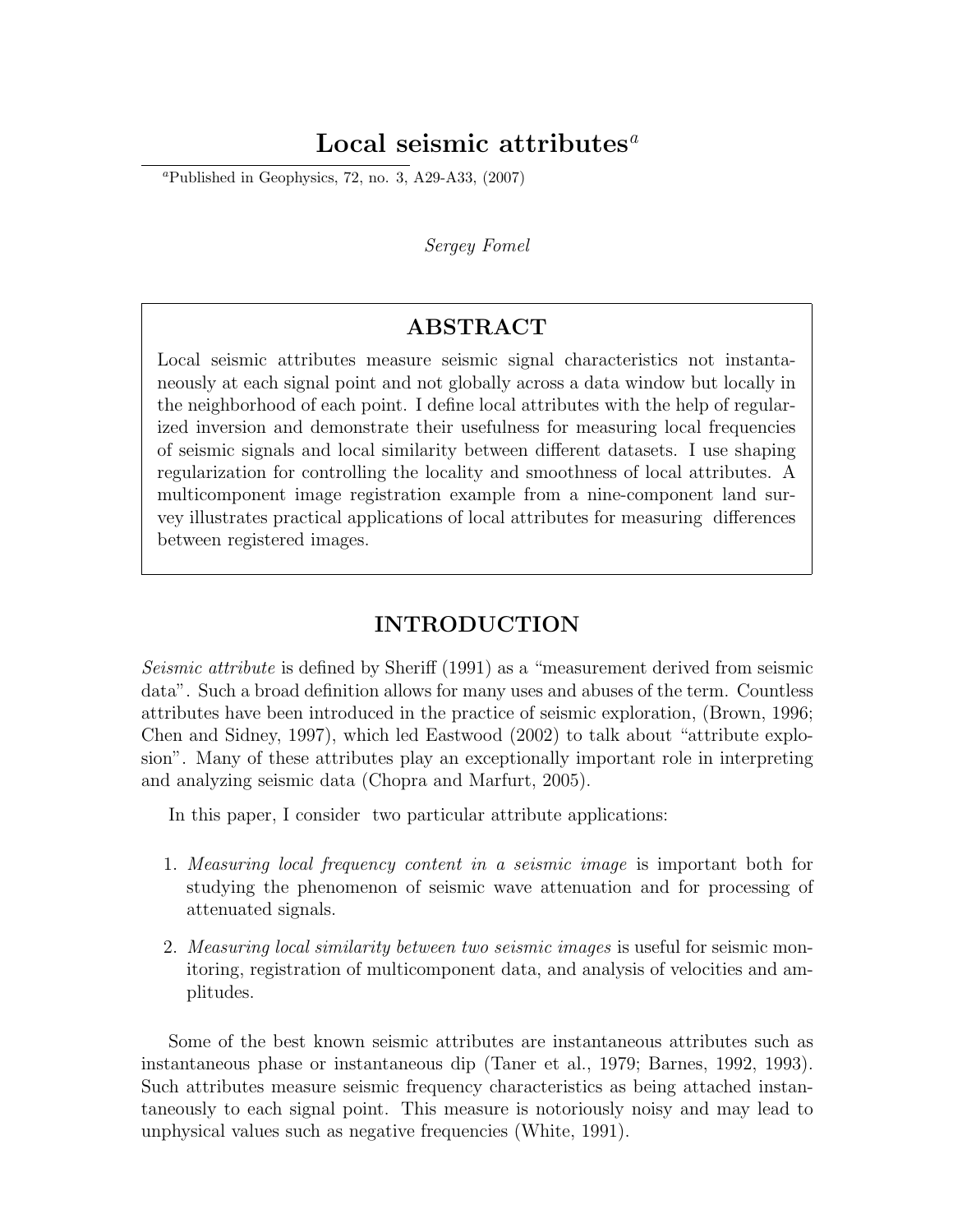In this paper, I introduce a concept of local attributes. Local attributes measure signal characteristics not instantaneously at each data point but in a local neighborhood around the point. According to the Fourier uncertainty principle, frequency is essentially an uncertain characteristic when applied to a local region in the time domain. Therefore, local frequency is more physically meaningful than instantaneous frequency. The idea of locality extends from local frequency to other attributes, such as the correlation coefficient between two different datasets, that are conventionally evaluated in sliding windows.

The paper starts with reviewing the definition of instantaneous frequency. I modify this definition to that of local frequency by recognizing it as a form of regularized inversion and by changing regularization to constrain the continuity and smoothness of the output. The same idea is extended next to define local correlation . I illustrate a practical application of local attributes using an example from multicomponent seismic image registration in a nine-component land survey.

## MEASURING LOCAL FREQUENCIES

### Definition of instantaneous frequency

Let  $f(t)$  represent seismic trace as a function of time t. The corresponding complex trace  $c(t)$  is defined as

$$
c(t) = f(t) + i h(t) , \qquad (1)
$$

where  $h(t)$  is the Hilbert transform of the real trace  $f(t)$ . One can also represent the complex trace in terms of the envelope  $A(t)$  and the instantaneous phase  $\phi(t)$ , as follows:

$$
c(t) = A(t) e^{i\phi(t)}.
$$
 (2)

By definition, instantaneous frequency is the time derivative of the instantaneous phase (Taner et al., 1979)

$$
\omega(t) = \phi'(t) = Im\left[\frac{c'(t)}{c(t)}\right] = \frac{f(t) h'(t) - f'(t) h(t)}{f^2(t) + h^2(t)}.
$$
\n(3)

Different numerical realizations of equation 3 produce slightly different algorithms (Barnes, 1992).

Note that the definition of instantaneous frequency calls for division of two signals. In a linear algebra notation,

$$
\mathbf{w} = \mathbf{D}^{-1} \mathbf{n} \tag{4}
$$

where w represents the vector of instantaneous frequencies  $\omega(t)$ , n represents the numerator in equation 3, and  $\bf{D}$  is a diagonal operator made from the denominator of equation 3. A recipe for avoiding division by zero is adding a small constant  $\epsilon$  to the denominator (Matheney and Nowack, 1995). Consequently, equation 4 transforms to

$$
\mathbf{w}_{inst} = \left(\mathbf{D} + \epsilon \mathbf{I}\right)^{-1} \mathbf{n} \tag{5}
$$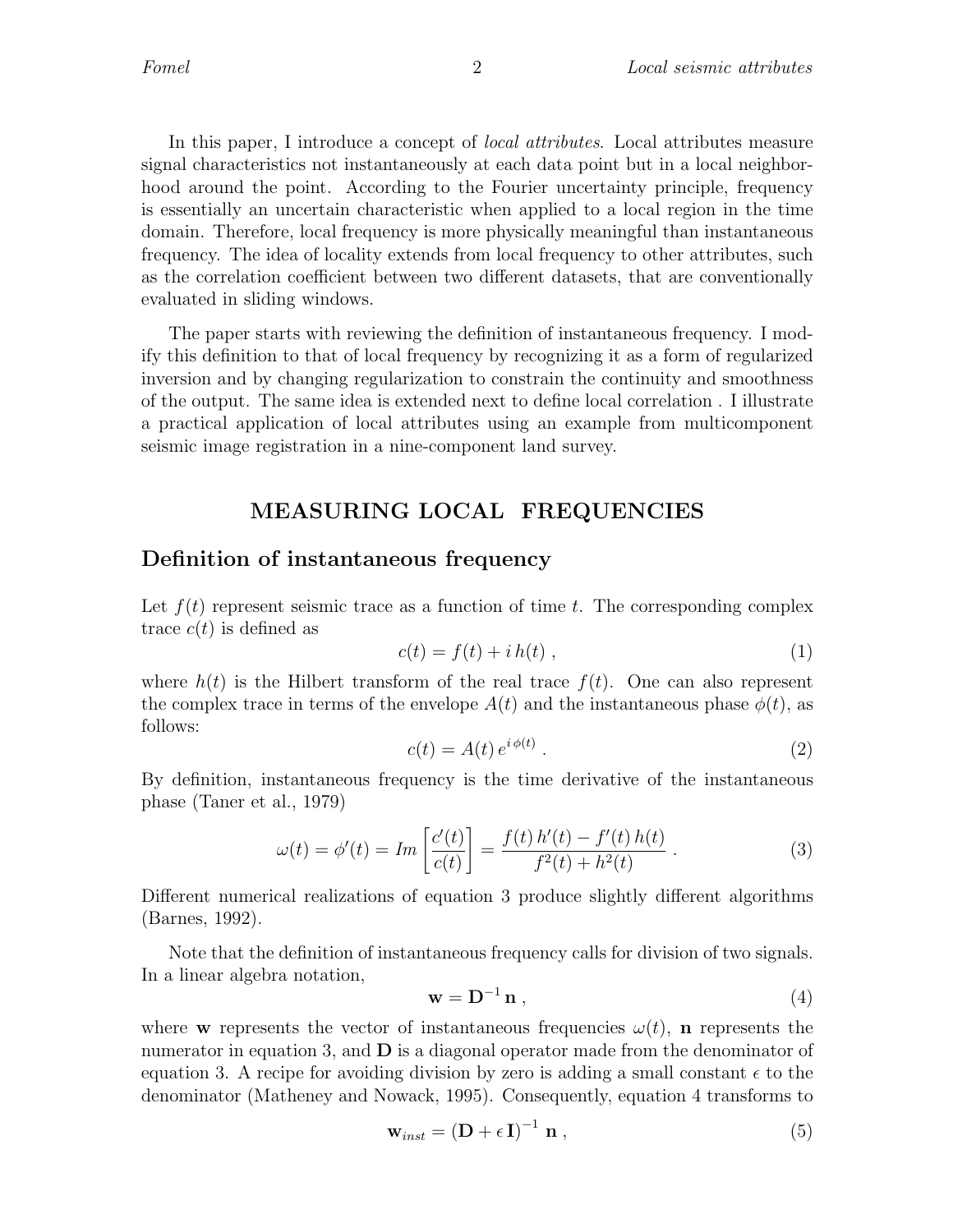where I stands for the identity operator. Stabilization by  $\epsilon$  does not, however, prevent instantaneous frequency from being a noisy and unstable attribute. The main reason for that is the extreme locality of the instantaneous frequency measurement, governed only by the phase shift between the signal and its Hilbert transform.

Figure ?? shows three test signals for comparing frequency attributes. The first signal is a synthetic chirp function with linearly varying frequency. Instantaneous frequency shown in Figure 1 correctly estimates the modeled frequency trend. The second signal is a piece of a synthetic seismic trace obtained by convolving a 40-Hz Ricker wavelet with synthetic reflectivity. The instantaneous frequency (Figure 1b) shows many variations and appears to contain detailed information. However, this information is useless for characterizing the dominant frequency content of the data, which remains unchanged due to stationarity of the seismic wavelet. The last test example (Figure ??c) is a real trace extracted from a seismic image. The instantaneous frequency (Figure 1c) appears noisy and even contains physically unreasonable negative values. Similar behavior was described by White (1991).



Figure 1: Instantaneous frequency of test signals from Figure ??.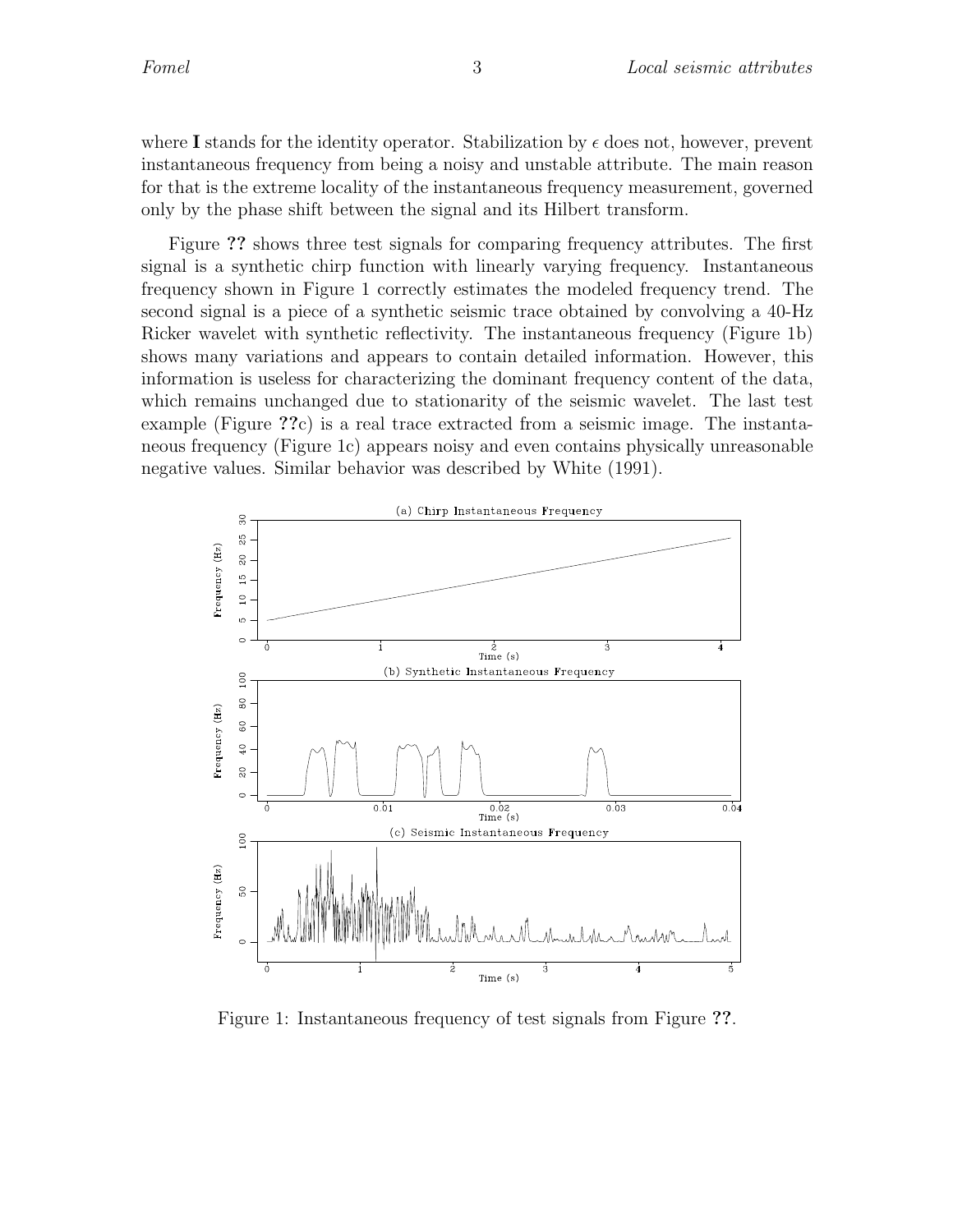

Figure 2: Local frequency of test signals from Figure ??.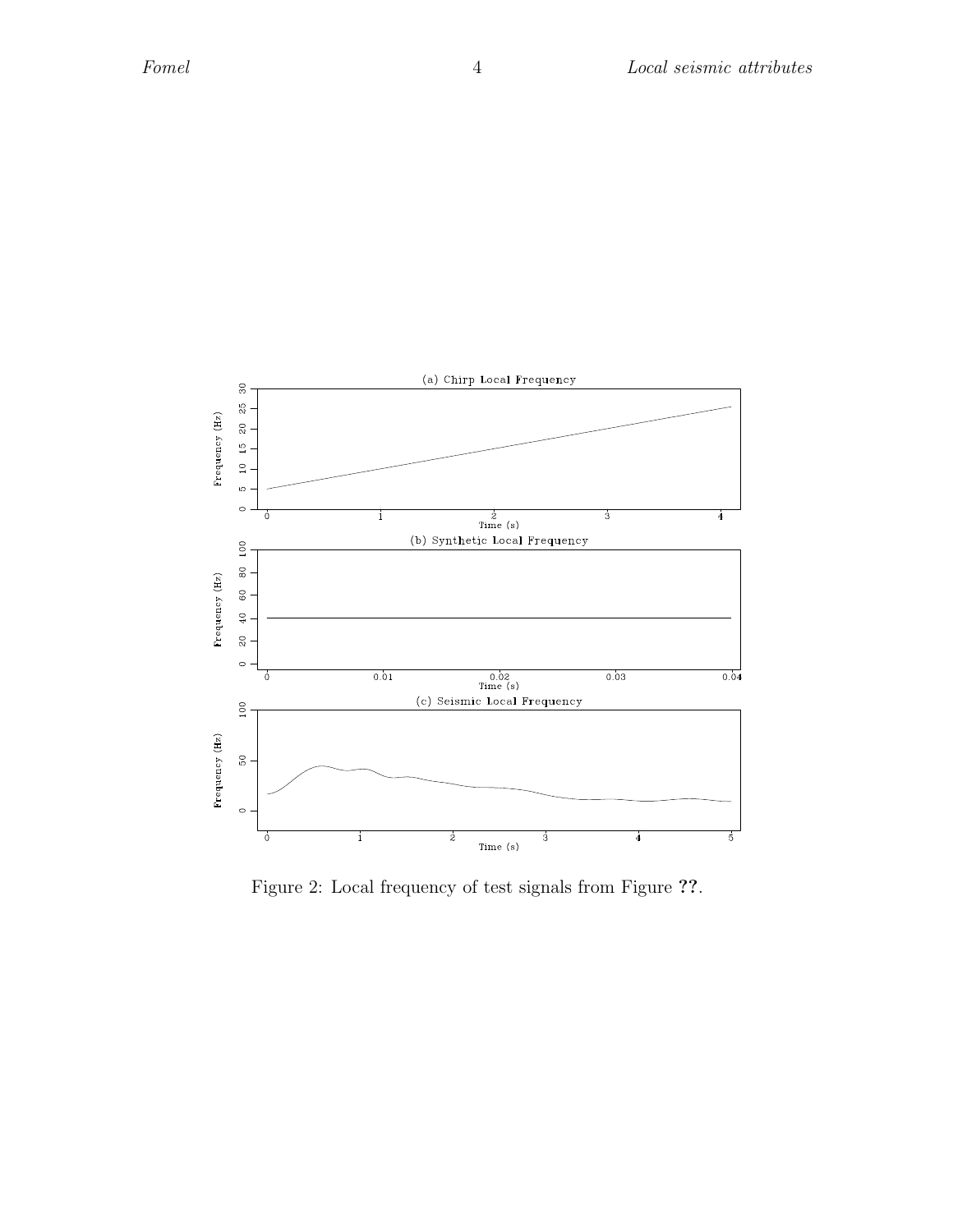## Definition of local frequency

The definition of the local frequency attribute starts by recognizing equation 5 as a regularized form of linear inversion. Changing regularization from simple identity to a more general regularization operator  $\bf{R}$  provides the definition for local frequency as follows:

$$
\mathbf{w}_{loc} = \left(\mathbf{D} + \epsilon \,\mathbf{R}\right)^{-1} \,\mathbf{n} \,, \tag{6}
$$

The role of the regularization operator is ensuring continuity and smoothness of the local frequency measure. A different approach to regularization follows from the shaping method (Fomel, 2006). Shaping regularization operates with a smoothing (shaping) operator S by incorporating it into the inversion scheme as follows:

$$
\mathbf{w}_{loc} = \left[\lambda^2 \mathbf{I} + \mathbf{S} \left(\mathbf{D} - \lambda^2 \mathbf{I}\right)\right]^{-1} \mathbf{S} \mathbf{n} , \qquad (7)
$$

Scaling by  $\lambda$  preserves physical dimensionality and enables fast convergence when inversion is implemented by an iterative method. A natural choice for  $\lambda$  is the leastsquares norm of D.

Figure 2 shows the results of measuring local frequency in the test signals from Figure ??. I used the shaping regularization formulation 7 with the shaping operator S defined as a triangle smoother. The chirp signal frequency (Figure 2a) is correctly recovered. The dominant frequency of the synthetic signal (Figure 2b) is correctly estimated to be stationary at 40 Hz. The local frequency of the real trace (Figure 2c) appears to vary with time according to the general frequency attenuation trend.

This example highlights some advantages of the local attribute method in comparison with the sliding window approach:

- Only one parameter (the smoothing radius) needs to be specified as opposed to several (window size, overlap, and taper) in the windowing approach. The smoothing radius directly reflects the locality of the measurement.
- The local attribute approach continues the measurement smoothly through the regions of absent information such as the zero amplitude regions in the synthetic example, where the signal phase is undefined. This effect is impossible to achieve in the windowing approach unless the window size is always larger than the information gaps in the signal.

Figure ?? shows seismic images from compressional (PP) and shear (SS) reflections obtained by processing a land nine-component survey. Figure ?? shows local frequencies measured in PP and SS images after warping the SS image into PP time. The term "image warping" comes from medical imaging (Wolberg, 1990) and refers, in this case, to squeezing the SS image to PP reflection time to make the two images display in the same coordinate system. We can observe a general decay of frequency with time caused by seismic attenuation. After mapping (squeezing) to PP time,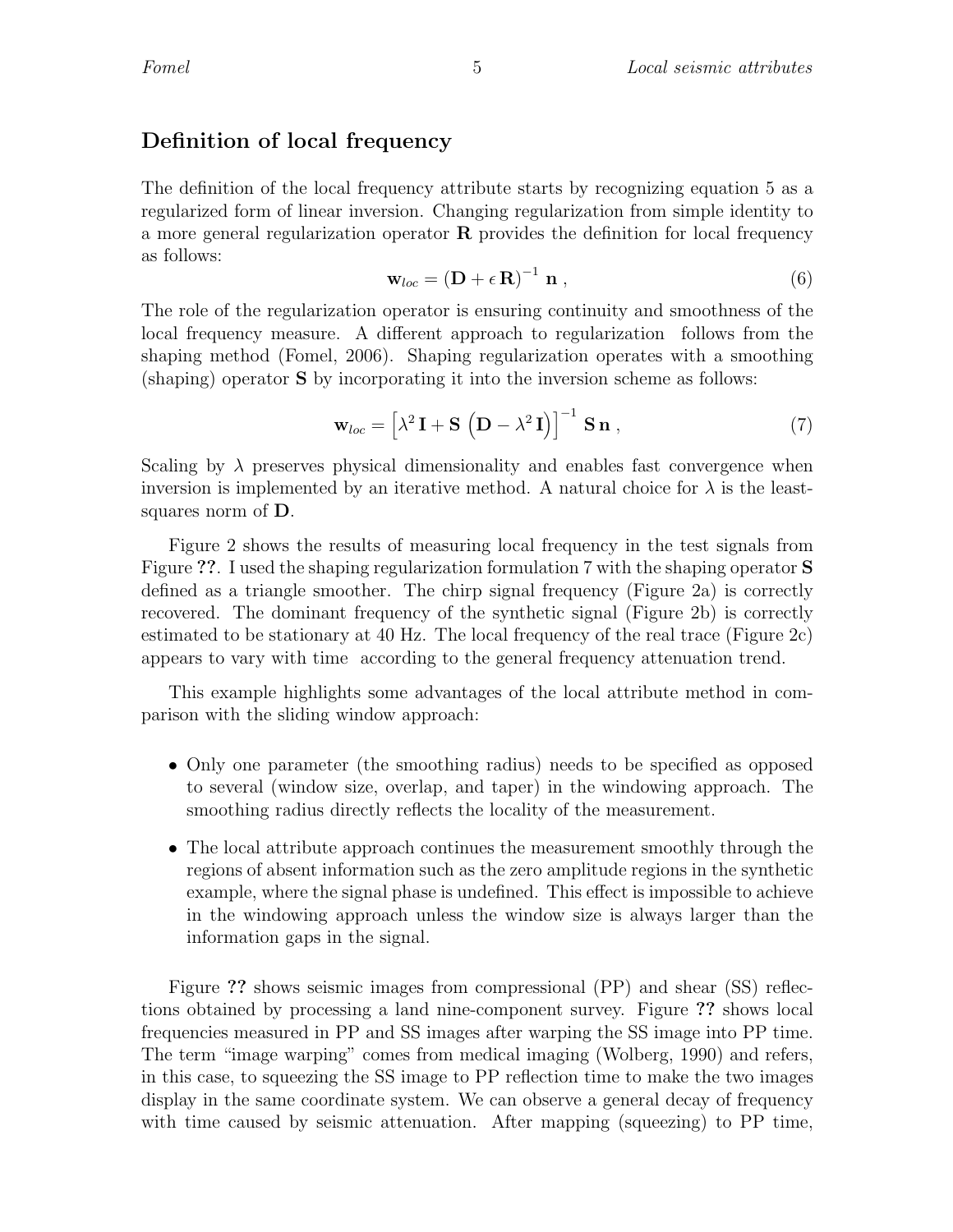the SS image frequency appears higher in the shallow part of the image because of a relatively low S-wave velocity but lower in the deeper part of the image because of the apparently stronger attenuation of shear waves. A low-frequency anomaly in the PP image might be indicative of gas presence. Identifying and balancing non-stationary frequency variations of multicomponent images is an essential part of the multistep image registration technique (Fomel and Backus, 2003; Fomel et al., 2005).

## MEASURING LOCAL SIMILARITY

Consider the task of measuring similarity between two different signals  $a(t)$  and  $b(t)$ . One can define similarity as a global correlation coefficient and then, perhaps, measure it in sliding windows across the signal. The local construction from the previous section suggests approaching this problem in a more elegant way.

### Definition of global correlation

Global correlation coefficient between  $a(t)$  and  $b(t)$  can be defined as the functional

$$
\gamma = \frac{\langle a(t), b(t) \rangle}{\sqrt{\langle a(t), a(t) \rangle \langle b(t), b(t) \rangle}},
$$
\n
$$
(8)
$$

where  $\langle x(t), y(t) \rangle$  denotes the dot product between two signals:

$$
\langle x(t), y(t) \rangle = \int x(t) y(t) dt.
$$

According to definition 8, the correlation coefficient of two identical signals is equal to one, and the correlation of two signals with opposite polarity is minus one. In all the other cases, the correlation will be less then one in magnitude thanks to the Cauchy-Schwartz inequality.

The global measure 8 is inconvenient because it supplies only one number for the whole signal. The goal of local analysis is to turn the functional into an operator and to produce local correlation as a variable function  $\gamma(t)$  that identifies local changes in the signal similarity.

## Definition of local correlation

In a linear algebra notation, the squared correlation coefficient  $\gamma$  from equation 8 can be represented as a product of two least-squares inverses

$$
\gamma^2 = \gamma_1 \gamma_2 , \qquad (9)
$$

$$
\gamma_1 = (\mathbf{a}^T \mathbf{a})^{-1} (\mathbf{a}^T \mathbf{b}), \qquad (10)
$$

$$
\gamma_2 = \left(\mathbf{b}^T \mathbf{b}\right)^{-1} \left(\mathbf{b}^T \mathbf{a}\right) , \qquad (11)
$$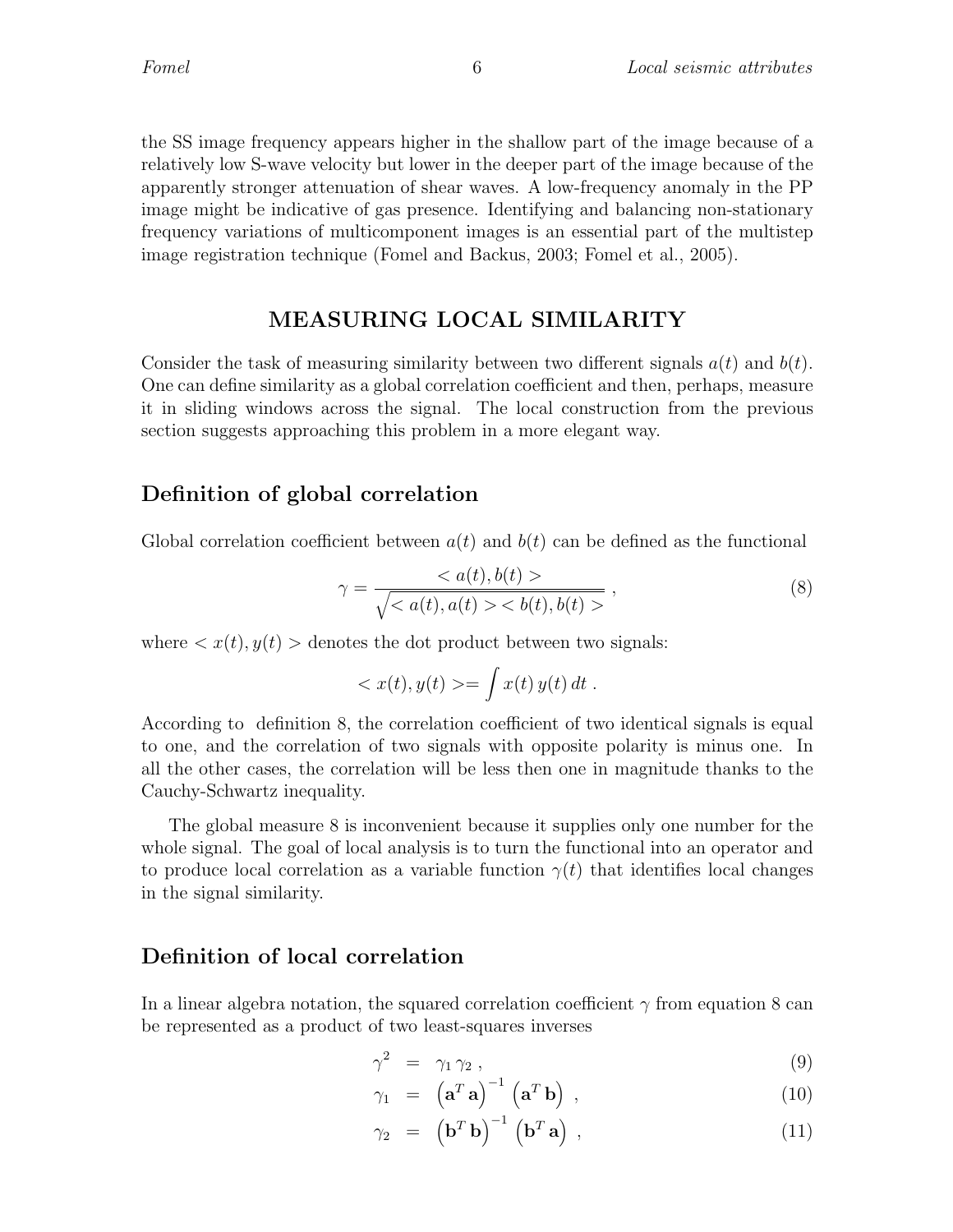where **a** is a vector notation for  $a(t)$ , **b** is a vector notation for  $b(t)$ , and  $\mathbf{x}^T \mathbf{y}$  denotes the dot product operation. Let  $A$  be a diagonal operator composed from the elements of a and B be a diagonal operator composed from the elements of b. Localizing equations 10-11 amounts to adding regularization to inversion. Scalars  $\gamma_1$  and  $\gamma_2$ turn into vectors  $c_1$  and  $c_2$  defined, using shaping regularization, as

$$
\mathbf{c}_1 = \left[ \lambda^2 \, \mathbf{I} + \mathbf{S} \, \left( \mathbf{A}^T \, \mathbf{A} - \lambda^2 \, \mathbf{I} \right) \right]^{-1} \, \mathbf{S} \, \mathbf{A}^T \, \mathbf{b} \;, \tag{12}
$$

$$
\mathbf{c}_2 = \left[ \lambda^2 \, \mathbf{I} + \mathbf{S} \left( \mathbf{B}^T \, \mathbf{B} - \lambda^2 \, \mathbf{I} \right) \right]^{-1} \mathbf{S} \, \mathbf{B}^T \, \mathbf{a} \,. \tag{13}
$$

To define a local similarity measure, I apply the component-wise product of vectors  $c_1$  and  $c_2$ . It is interesting to note that, if one applies an iterative conjugate-gradient inversion for computing the inverse operators in equations 12 and 13, the output of the first iteration will be the smoothed product of the two signals  $c_1 = c_2 = SA<sup>T</sup> b$ , which is equivalent, with an appropriate choice of S, to the algorithm of fast local cross-correlation proposed by Hale (2006).

The local similarity attribute is useful for solving the problem of multicomponent image registration. After an initial registration using interpreter's "nails" (DeAngelo et al., 2004) or velocities from seismic processing, a useful registration indicator is obtained by squeezing and stretching the warped shear-wave image while measuring its local similarity to the compressional image. Such a technique was named residual  $\gamma$  scan and proposed by Fomel et al. (2005). Figure ?? shows a residual scan for registration of multicomponent images from Figure ??. Identifying and picking points of high local similarity enables multicomponent registration with high-resolution accuracy. The registration result is visualized in Figure ??, which shows interleaved traces from PP and SS images before and after registration. The alignment of main seismic events is an indication of successful registration.

#### CONCLUSIONS

I have introduced a concept of local seismic attributes and specified it for such attributes as local frequency and local similarity. Local attributes measure signal characteristics not instantaneously at each signal point and not globally across a data window but locally in the neighborhood of each point. They find applications in different steps of multicomponent seismic image registration. One can extend the idea of local attributes to other applications.

#### ACKNOWLEDGMENTS

I would like to thank Bob Hardage, Milo Backus, and Bob Graebner for introducing me to the problem of multicomponent data registration and for many useful discussions. The data example was kindly provided by Vecta. This work was partially supported by the U.S. Department of Energy through Program DE-PS26-04NT42072